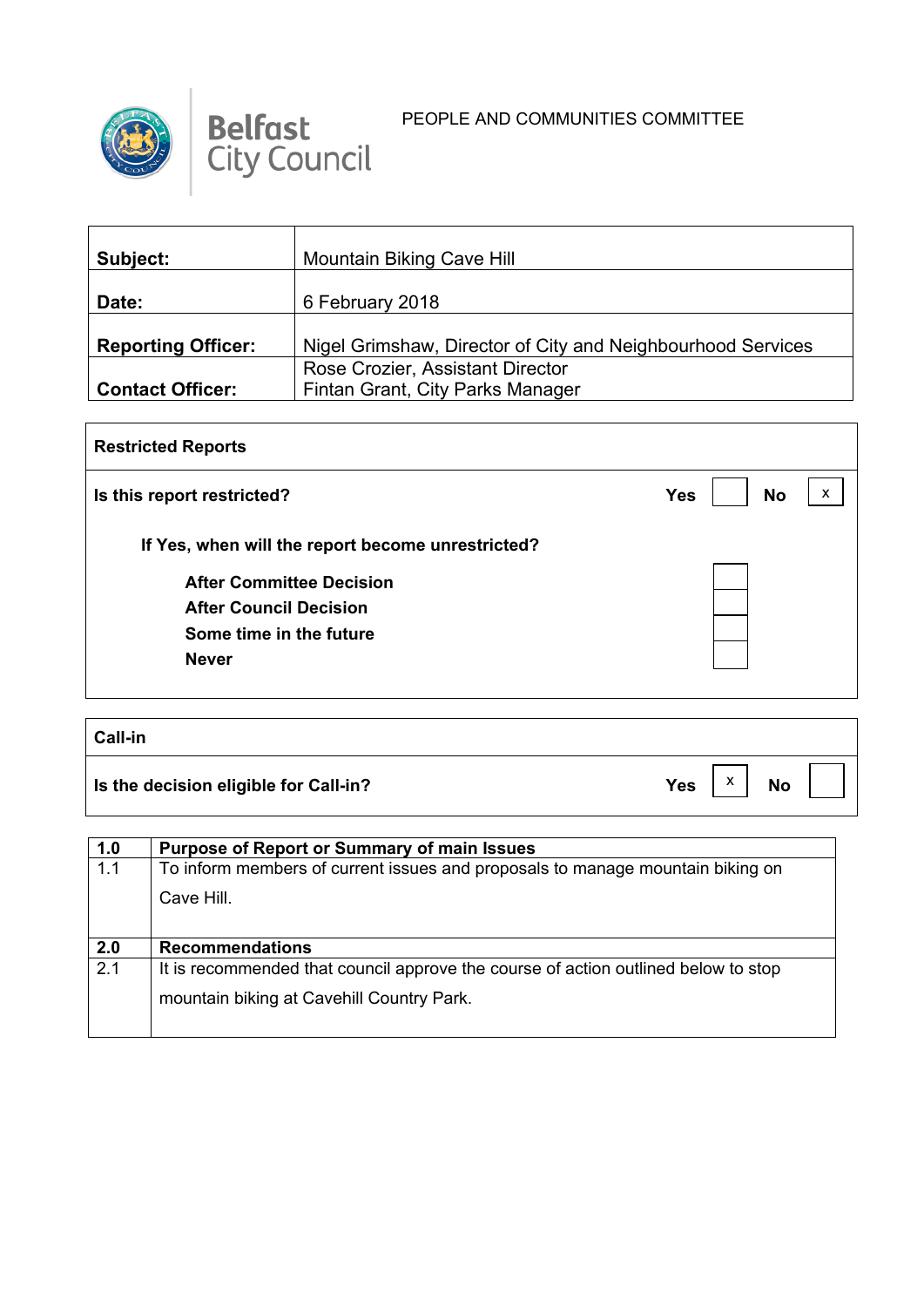| 3.0 | <b>Main Report</b>                                                                         |
|-----|--------------------------------------------------------------------------------------------|
|     | Background                                                                                 |
| 3.1 | Mountain biking has been an on-going issue in Cavehill Country Park (CHCP) for a           |
|     | number of decades. Officers have made several attempts to find solutions, through a        |
|     | number of initiatives, to try to reduce the conflict between mountain bikers and other     |
|     | park users.                                                                                |
|     |                                                                                            |
| 3.2 | As a background, the following is a timeline of reports taken to different committees over |
|     | the past 15 years. This provides an insight into the issues involved and measures that     |
|     | have been taken to address the problems encountered up to this point.                      |
|     | In September 2002 a report was taken to the Parks and Amenities Sub-                       |
|     | Committee regarding a Strategic review of Off-Road Cycling in Northern Ireland. At this    |
|     | time the Sub-Committee agreed in principle to the possible development of a dedicated      |
|     | mountain biking facility on Cave Hill.                                                     |
|     |                                                                                            |
| 3.3 |                                                                                            |
|     | A subsequent report was taken to Special Community & Recreation (Parks and                 |
|     | Cemeteries) in January 2006 to continue discussions with the various stakeholders.         |
|     | Following approval, officers carried out a consultation exercise the outcome of which      |
|     | was that such a facility would not be popular among residents and walkers on the hill,     |
|     | and was not appropriate for this site. The original proposal was therefore not pursued.    |
|     |                                                                                            |
| 3.4 | In 2008 following the building of unauthorised and in some cases dangerous biking trails   |
|     | and jumps, at CHCP, and their subsequent removal by staff a report was taken to            |
|     | committee which recommended that Officers be given permission to continue talks with       |
|     | the local mountain biking representatives and to try to accommodate their sport in a       |
|     | manageable way within CHCP exploring sources of funding, reporting back to the             |
|     | Committee on any detailed proposals.                                                       |
|     |                                                                                            |
| 3.5 | Following this decision of the Committee, in August 2008 a report was commissioned         |
|     | from a professional off-road cycling trail designer, Dafydd Davis.                         |
|     |                                                                                            |
| 3.6 | Following site visits, it was concluded that the existing path system at Cave Hill could   |
|     | not accommodate sustainable dual use for both mountain bikers and pedestrians and          |
|     | that conflict between users would be a continuing problem. It was recommended in           |
|     | the report that Mary Peters Track/Barnett Demesne would be a more suitable option for      |
|     | a purpose built off-road biking facility.                                                  |
|     |                                                                                            |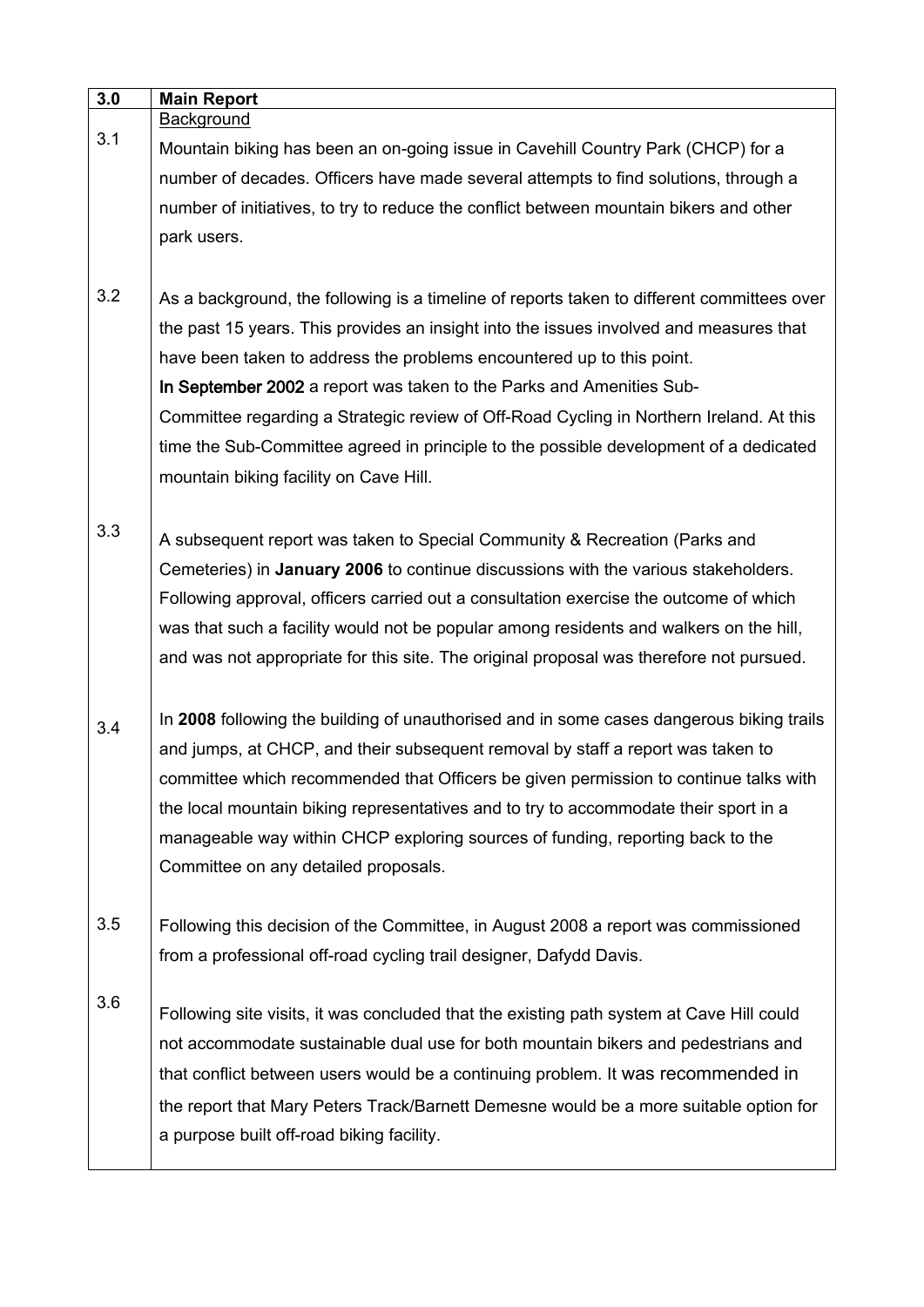| 3.7  | A further report on mountain biking was again brought to the Committee's attention on<br>14 May 2009. This report agreed that officers should further explore the option of<br>creating a purpose built biking trail. It was agreed that the preferred location would be at<br>Mary Peters Track/Barnett Demesne. The facility would include a jump and skills area                                                                                                                                                                                                                |
|------|------------------------------------------------------------------------------------------------------------------------------------------------------------------------------------------------------------------------------------------------------------------------------------------------------------------------------------------------------------------------------------------------------------------------------------------------------------------------------------------------------------------------------------------------------------------------------------|
|      | that would meet local need and reduce the amount of unsanctioned jumps being built,<br>both in the South and the North of the city. The report also highlighted that Cave Hill<br>Country Park is a very important recreation resource for the people of the city of Belfast,<br>but it is also clear that mountain bikers are having significant impacts on the site and the<br>people who use it and that this is to some extent devaluing the site for the majority of<br>users.                                                                                                |
| 3.8  | Due to the potential risk to the public from the bikers and upon receipt of numerous<br>complaints, officers have sought to engage continually with the bikers, looking for an<br>accommodation that would be to everyone's benefit. Signs displaying the current bye-<br>laws were displayed at all entrances. Park rangers have tried to be on site as often as<br>possible, but due to having to deal with issues across North Belfast this resource was<br>stretched. Meanwhile it was noted that the bikers have taken ownership of the hill.                                 |
| 3.9  | In a further report taken in April 2010 it was recommended that:<br>The Committee agree in principle to support an application by CAAN,<br>$\bullet$<br>to be funded by the Rural Development Programme, to develop a mountain<br>biking facility at Barnett's Demesne/Mary Peters<br>Authorise officers to continue to work in partnership with CAAN;<br>Support the forwarding of the proposal to the Asset Management Group<br>for inclusion on the list of potential capital schemes, subject to Gates;<br>Agree to deploying extra resources to enforce the bye-laws at CHCP. |
| 3.10 | This would include employing Park Rangers at the weekends and summer evenings.                                                                                                                                                                                                                                                                                                                                                                                                                                                                                                     |
| 3.11 | The new facility at Barnett Demesne was opened on 26 <sup>th</sup> April 2013 and it was hoped<br>at this stage that it would very significantly alleviate some of the pressure on Cave Hill.                                                                                                                                                                                                                                                                                                                                                                                      |
| 3.12 | Since 2013, however, a group of downhill mountain bikers have continued to use<br>Cavehill as they feel their downhill needs are not being met on the cross-country trail at<br>Barnett Demesne. Their presence remained relatively under the radar for a number of                                                                                                                                                                                                                                                                                                                |

 $\sqrt{ }$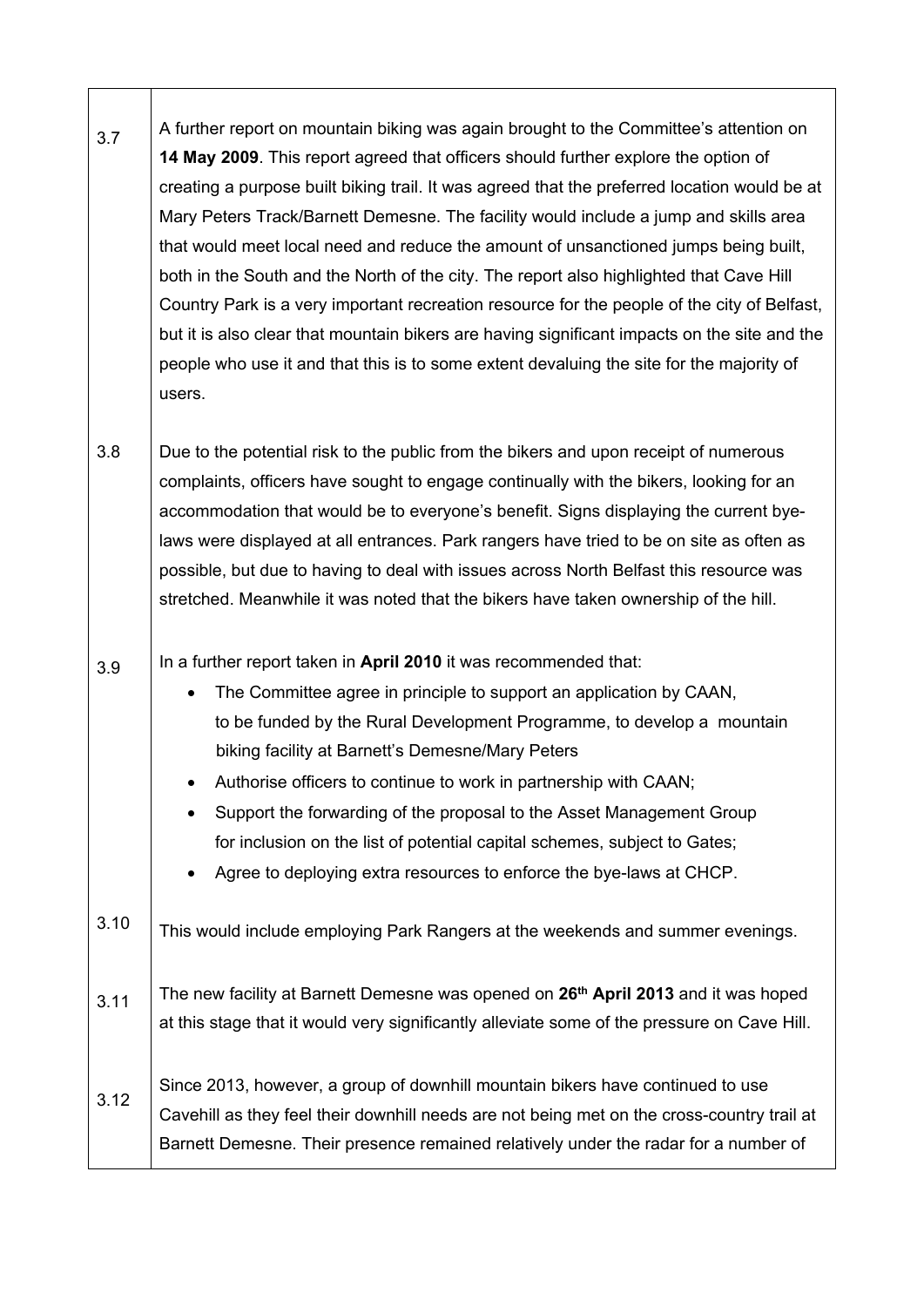years and didn't come to the attention of management until allegations emerged in 2015 that some of the unsanctioned trails were being sabotaged. This was in the form of branches being placed strategically across trails and holes being dug to make things difficult for the bikers. This activity however had the potential to cause serious injury to park users if an accident was to occur. Officers and staff continued to check the area on a weekly basis and remove any obstacles that they became aware of.

3.12 In June 2017, 2 representatives from the mountain biking community which regularly cycle at CHCP made Council Officers aware of video footage of individuals sabotaging the unsanctioned mountain bike trails. This footage was also presented to the PSNI who carried out an investigation into the matter.

## **Key Issues**

3.13 Management have continued in their efforts to uphold the byelaw in relation to mountain biking in the park which states:

## *A person shall not ride any bicycle in a manner which is unsafe or likely to cause damage to the park or give reasonable cause for annoyance or alarm to other persons in the park.*

- 3.14 Management measures include erecting signage at all the entrances into the park in relation to bye-laws, staff checking trails on a weekly basis and recording issues and stepping up enforcement patrols by Park Wardens who have recently been enabled to enforce this particular bye-law.
- 3.15 After 15 years of trying to find an accommodation that meets the needs of all users, it is now clear that Council must take measures to prevent mountain biking at CHCP. The dangerous nature of this activity on this site has been highlighted as a serious public safety issue and would draw Members attention to two recent, high profile incidents involving the death of a walker in Colin Glen Forest Park in a collision with a scrambler and also the death of a pedestrian knocked down by a cyclist in London.
- 3.16 During the recent PSNI investigation into the alleged sabotage of biking trails, it was disclosed that riders can reach speeds of up to 30 mph. The investigating Police Officer, who visited the park, is of the view that these speeds, coupled with the fact that the underfoot conditions in some forested areas are particularly treacherous, increase the risk to bikers and also to walkers. Please also bear in mind that CHCP is a popular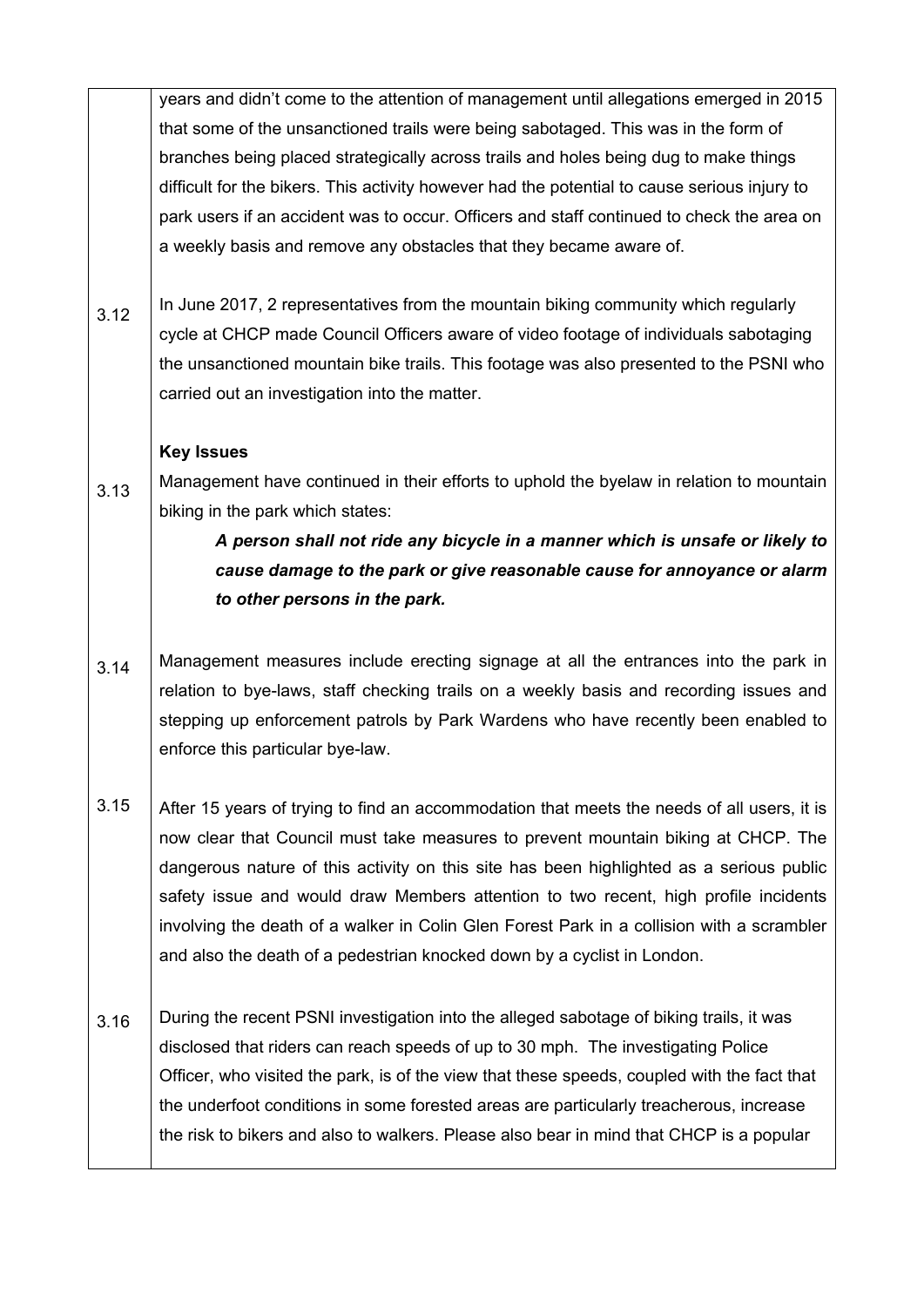|      | spot for dog walking, many of which are not on a lead. The Police officer's views in this                                                                                                                                                                                                                                                                                                                                                                                                                                          |
|------|------------------------------------------------------------------------------------------------------------------------------------------------------------------------------------------------------------------------------------------------------------------------------------------------------------------------------------------------------------------------------------------------------------------------------------------------------------------------------------------------------------------------------------|
|      |                                                                                                                                                                                                                                                                                                                                                                                                                                                                                                                                    |
|      | regard are fully shared by Management and BCC Legal Services.                                                                                                                                                                                                                                                                                                                                                                                                                                                                      |
| 3.17 | Management have also been provided with a PSNI email trail, which includes an email<br>to a Chief Inspector which states that "As it stands there is a clear risk and unacceptable<br>risk" and concludes that "the status quo is no longer a safe or viable option".                                                                                                                                                                                                                                                              |
| 3.18 | A suggestion that an area of the park could be segregated for the sole or part-time use<br>by mountain bikers is not feasible. Council would then be seen to be actively<br>encouraging mountain bikers into the park and therefore would be responsible for the<br>safety of mountain bikers and the consequences of any subsequent conflicts between<br>users.                                                                                                                                                                   |
| 3.19 | In terms of enforcement, management would seek to take a similar approach to the<br>successful action/programme taken by the Council, in conjunction with the PSNI, in<br>combatting the scrambling issue in Council parks.                                                                                                                                                                                                                                                                                                        |
| 3.20 | If approval is granted, we aim to:<br>Set up an in-house management team to oversee the project<br>Engage with mountain bikers & relevant stakeholders and park users to inform<br>-<br>them of the process and rationale for the measures we are taking.<br>Plan an initial high profile enforcement blitz at the site in conjunction with the<br>PSNI.<br>Prepare a communications plan to ensure that the message is publicised.<br>Prepare a sustainable enforcement plan to ensure that the bye-laws are being<br>adhered to. |
| 3.21 | Officers are seeking permission to engage with mountain bikers and park users to<br>inform them of the measures, as set out above, to try to stop mountain biking within<br>CHCP.                                                                                                                                                                                                                                                                                                                                                  |
| 3.22 | <b>Financial &amp; Resource Implications</b><br>There costs associated with this will be met within existing resources                                                                                                                                                                                                                                                                                                                                                                                                             |
|      | <b>Equality or Good Relations Implications</b>                                                                                                                                                                                                                                                                                                                                                                                                                                                                                     |